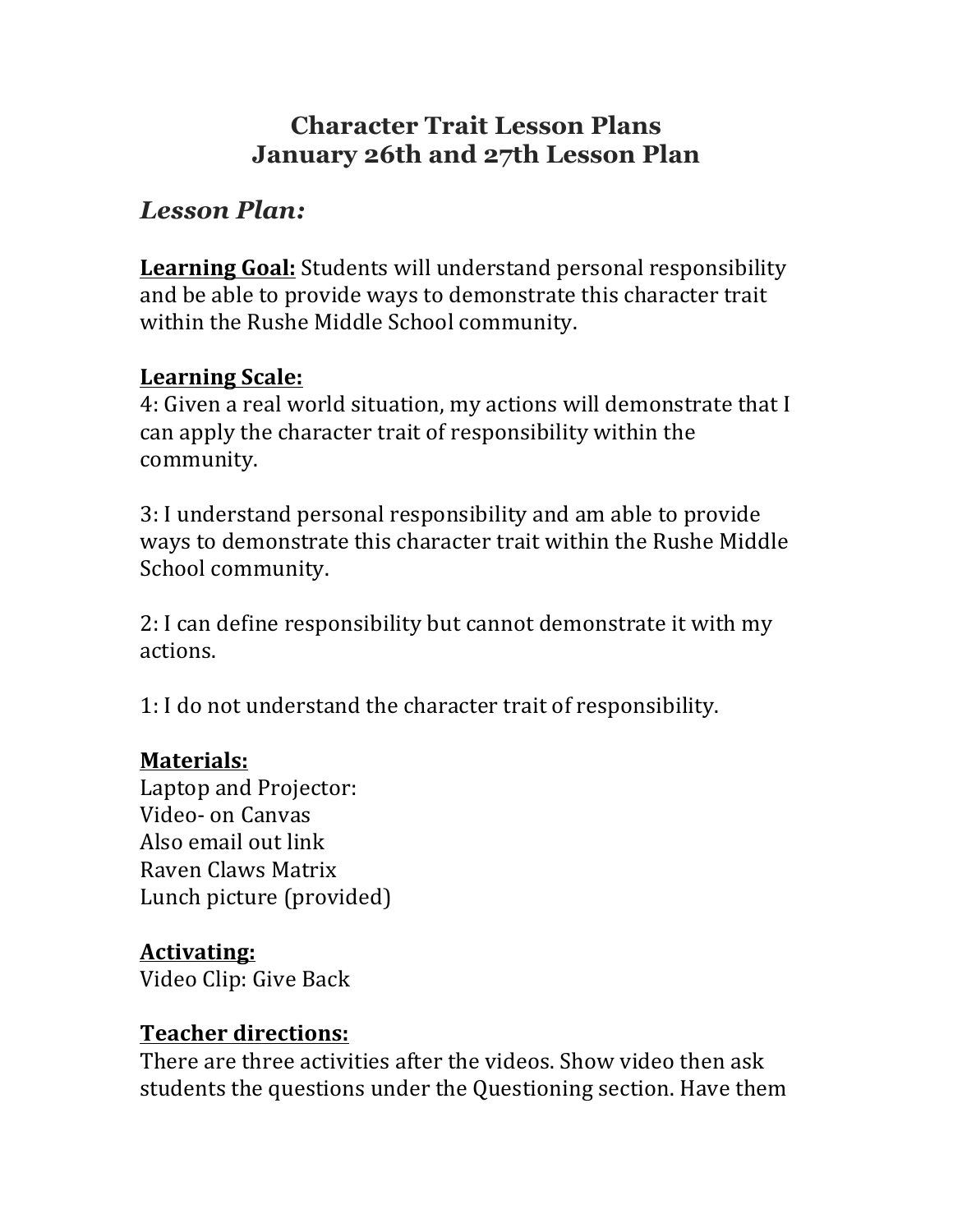brainstorm ideas for apx. 5 minutes then come back together as a group. Share out student ideas then if the following is not included in their answers share them as your thoughts on what it is here at Rushe.

# **Activity 1/Questioning:**

What is responsibility?

1. Being accountable for what you do, for your actions and behaviors.

2. Doing the right thing at the right time, so others can trust and depend on you.

# **Second brainstorm:**

What does responsibility look like at home?

Bring them back together. If the students have not covered the items on the attached example please share them with them.

## **Third brainstorm:**

What does it look like in the community?

# **Fourth Brainstorm:**

What does it look like in school?

Bring them back together. Then show the students the Raven Claw Matrix and go over the responsibility sections. Compare what the class came up with to the school matrix. (If your class comes up with something great we are missing it on the on the Rushe Raven Claw matrix, PLEASE write it down and email it to Amy Maz.)

## **Activity 2/"What If?"Game?**

**Materials**: Pictures of lunch, for example, a sandwich, a piece of fruit, carton of milk Ask the students a series of "What if...?" questions. 1. What if the farmer who grew the grain to make the bread for this sandwich decided to play ball instead of harvesting the grain? *(Explain that we wouldn't have any bread to eat, than take the bread off of the*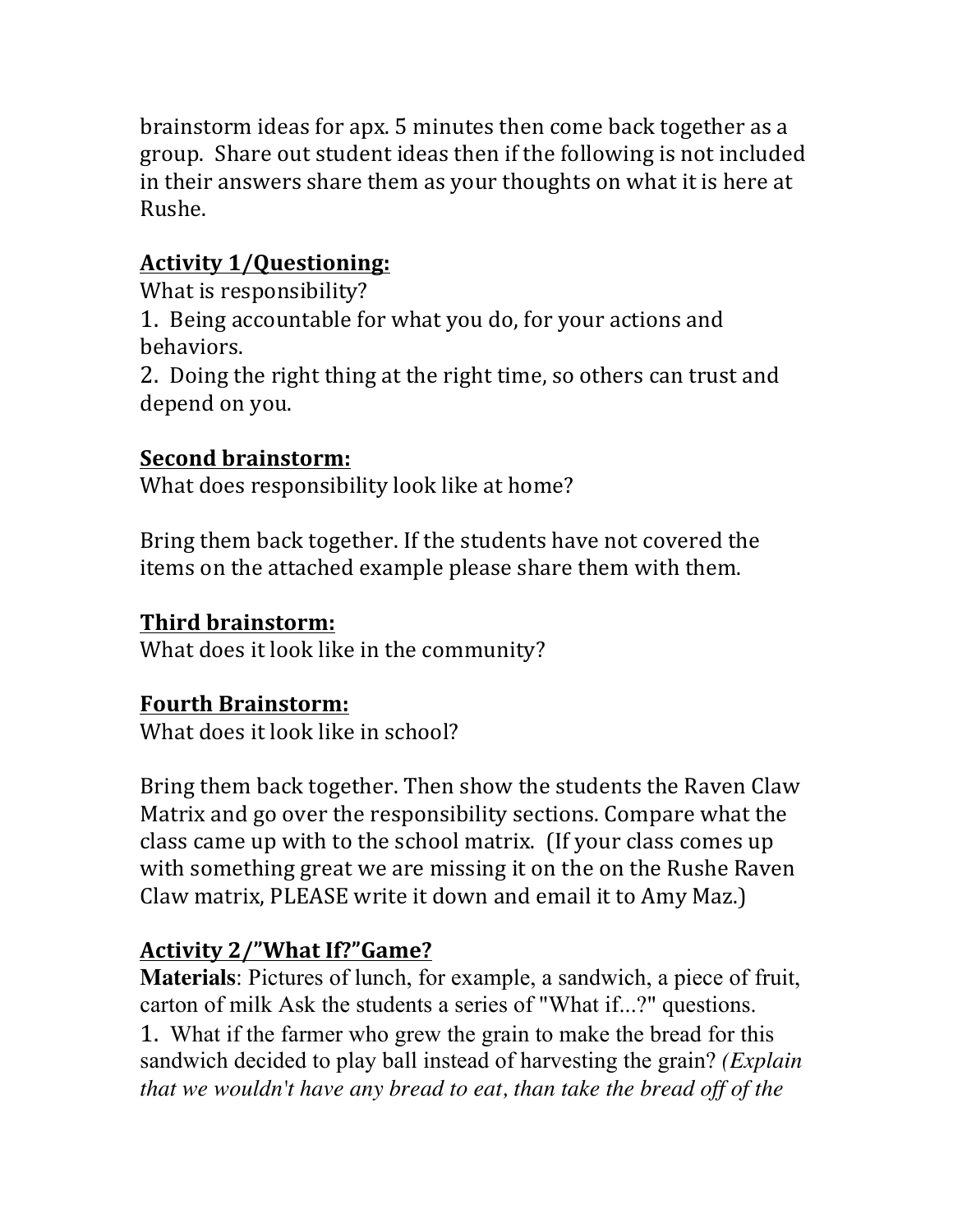#### *sandwich.)*

2. What if the dairy farmer decided it was too cold and rainy to go out and milk the cows in the morning? (*Take away the cheese and milk)*  3. What if the workers who harvest fruits and vegetables were too busy watching TV to work in the fields? *(Take away any fruit and vegetables)* 

4. What if the store manager and employees at Publix didn't feel like working for a few weeks and played with friends instead? *(Take away everything else and explain that the store wouldn't be open and we could not get the things we need.)* 

## **Activity 3/Role Play:**

Use the scenarios below or choose to come up with your own or have students come up with their own.

# *Lesson Video:*

https://www.youtube.com/watch?feature=player\_embedded&v=nwAYpLVyeFU

# *Activity 1/Table Examples:*

| Home                        | Community                                  | School       |
|-----------------------------|--------------------------------------------|--------------|
| Go to bed on time           | Help people in need                        | Be on time   |
| Set my alarm to get up      | Be an Upstander                            | Be prepared  |
| Complete my homework        | Keep the community clean-<br>pick up trash | Stay on task |
| Prepare my backpack for the | Volunteer your time                        |              |
| next day                    |                                            |              |
| Do chores                   |                                            |              |
| Be honest about my actions  |                                            |              |
|                             |                                            |              |

Note: School items come off attached Raven Claw Matrix. Please review it for additional examples of responsibility.

# *Activity 1/CSRMS Expectations:*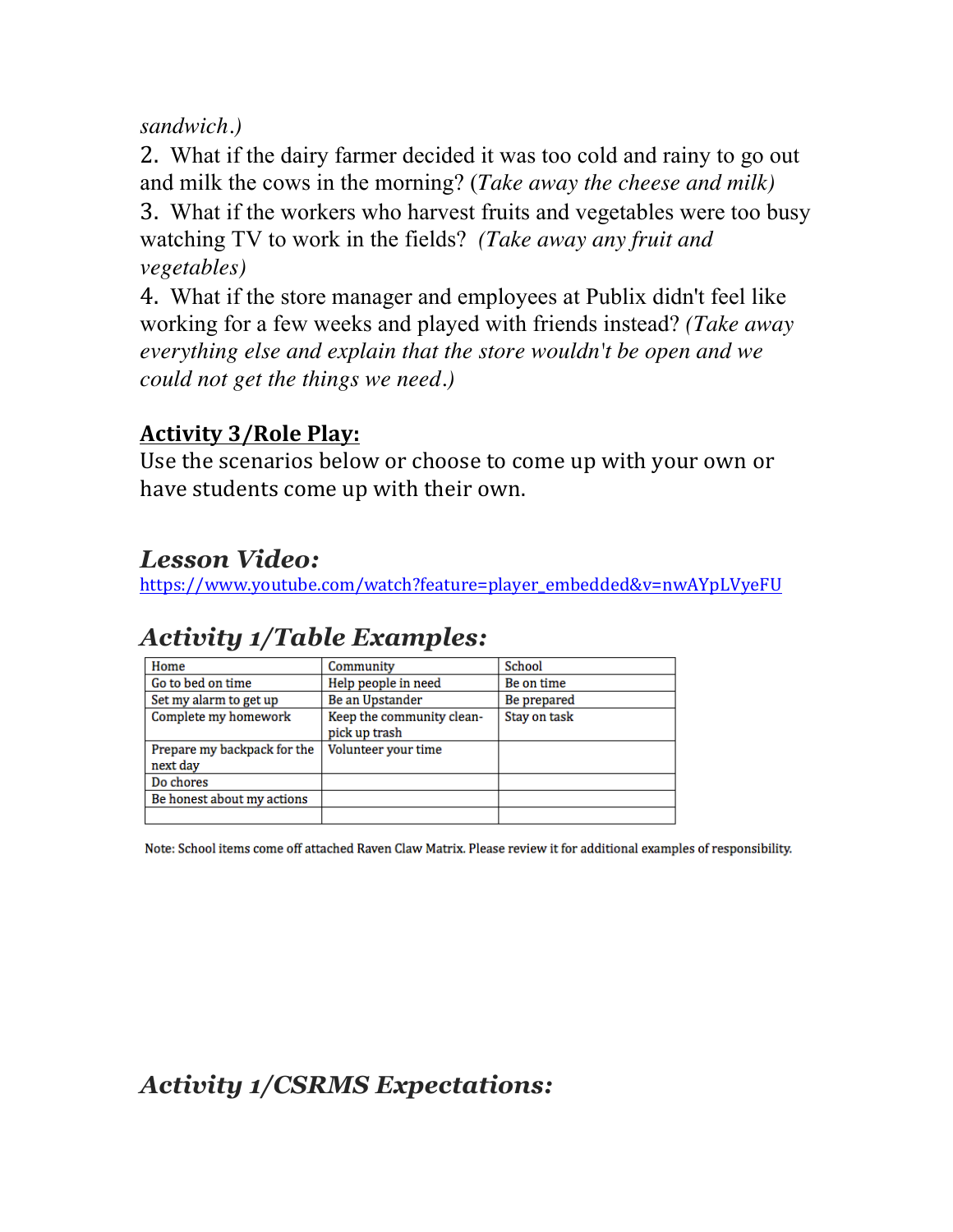| <b>Bathrooms</b>               | Respect property-yours and others'.<br>• Use quiet voices.                                                                                  | • Put trash in garbage cans.<br>Keep walls, floors, and sinks clean.<br>• Use your time wisely.<br>• Use restroom closest to your<br>classroom.<br>. Wash your hands. | • Use the restroom during passing.<br>" Notify an adult immediately if there<br>is a problem.                         |
|--------------------------------|---------------------------------------------------------------------------------------------------------------------------------------------|-----------------------------------------------------------------------------------------------------------------------------------------------------------------------|-----------------------------------------------------------------------------------------------------------------------|
| Bus/Car Loop                   | Keep hands and feet to self.<br>Respect others' personal space.<br>• Use appropriate voice and language.                                    | • Put away electronics before entering<br>the building.<br>• No food or gum.<br>. Walk on the sidewalk.<br>· Walk bikes on campus.<br>. Walk to bus or car loop.      | • Be safety conscious.<br>• Notify an adult immediately if there<br>is a problem.                                     |
| <b>Assemblies</b>              | • Be supportive to peers.<br>• Be quiet when others are talking.<br>Keep hands and feet to yourself.                                        | • Make good choices.<br>Stay in assigned area.<br>. Walk in and out appropriately.                                                                                    | • Avoid confrontations.<br>• Seek adult assistance if there is a<br>problem.                                          |
| <b>Buses</b>                   | Keep hands and feet to self.<br>• Listening to bus driver and follow<br>directions.<br>• Use quiet voices.<br>• Use kind words and actions. | • Ride assigned bus.<br>• Be on time to and from the bus.<br>Keep all objects inside windows.<br>$\blacksquare$ No food or drinks.<br>■ Sit forward.                  | • Silence at railroad crossings.<br>• Seek help from an adult when needed.<br>Avoid confrontations.                   |
| <b>After-School Activities</b> | • Treat self, authority, and parents<br>with kindness.<br>Respect property-yours and others'.<br>Keep hands and feet to self.               | • Make good choices.<br>• Be in assigned areas.<br>• Show good sportsmanship.                                                                                         | • Be safety conscious.<br>• Be aware of your surroundings.<br>• Notify an adult immediately if there<br>is a problem. |

| <b>Common Area</b>      | <b>Common Areas</b><br>Be Respectful                                                                                                  | <b>Be Responsible</b>                                                                                                                                          | <b>Be a Problem-Solver</b>                                                                                         |  |  |  |
|-------------------------|---------------------------------------------------------------------------------------------------------------------------------------|----------------------------------------------------------------------------------------------------------------------------------------------------------------|--------------------------------------------------------------------------------------------------------------------|--|--|--|
| Classroom               | • Raise your hand.<br>Keep hands and feet to self.<br>• Use appropriate voice and language.<br>• Follow directions.                   | • Be on time.<br>• Be prepared.<br>Stay on task.                                                                                                               | • Seek assistance from the teacher if<br>there is a problem.<br>Avoid confrontations.<br>• Compromise with others. |  |  |  |
| <b>ALL COMMON AREAS</b> |                                                                                                                                       | Follow adult directions the first time given.                                                                                                                  |                                                                                                                    |  |  |  |
| Hallways                | Keep hands and feet to self.<br>• Use appropriate voice and language.                                                                 | . Walk forward and look where you are<br>going.<br>. Walk quickly and quietly.<br>• Throw trash in garbage can.<br>• Use water fountains appropriately.        | • Notify an adult immediately if there<br>is a problem.<br>• Be aware of your surroundings.                        |  |  |  |
| <b>PE/Locker Rooms</b>  | Keep hands and feet to self.<br>• Use appropriate voice and language.                                                                 | Keep locker clean.<br>• Dress out.<br>Stay in assigned area.<br>• Participate in assigned activities.                                                          | • Notify an adult immediately if there<br>is a problem.<br>Avoid confrontations.                                   |  |  |  |
| Media                   | • Handle equipment with care.<br>• Use quiet voices.<br>• Share computer time.                                                        | • Use time wisely.<br>Return materials on time and in the<br>proper location.<br>• Follow network guidelines.                                                  | • Help other students in need.<br>Ask for assistance from an adult if<br>needed.<br>• Use resources.               |  |  |  |
| Cafeteria               | Keep hands and feet to self.<br>• Use appropriate voice and language.<br>" Raise your hand to get out of seat.<br>• Use good manners. | • Throw trash in garbage or recycle bins.<br>Keep all food and drinks in the<br>cafeteria.<br>. Walk in and out of the cafeteria<br>appropriately and quietly. | • Notify an adult immediately if there<br>is a problem.<br>Avoid confrontations.                                   |  |  |  |

*Activity 2: "What If" Game - Picture:*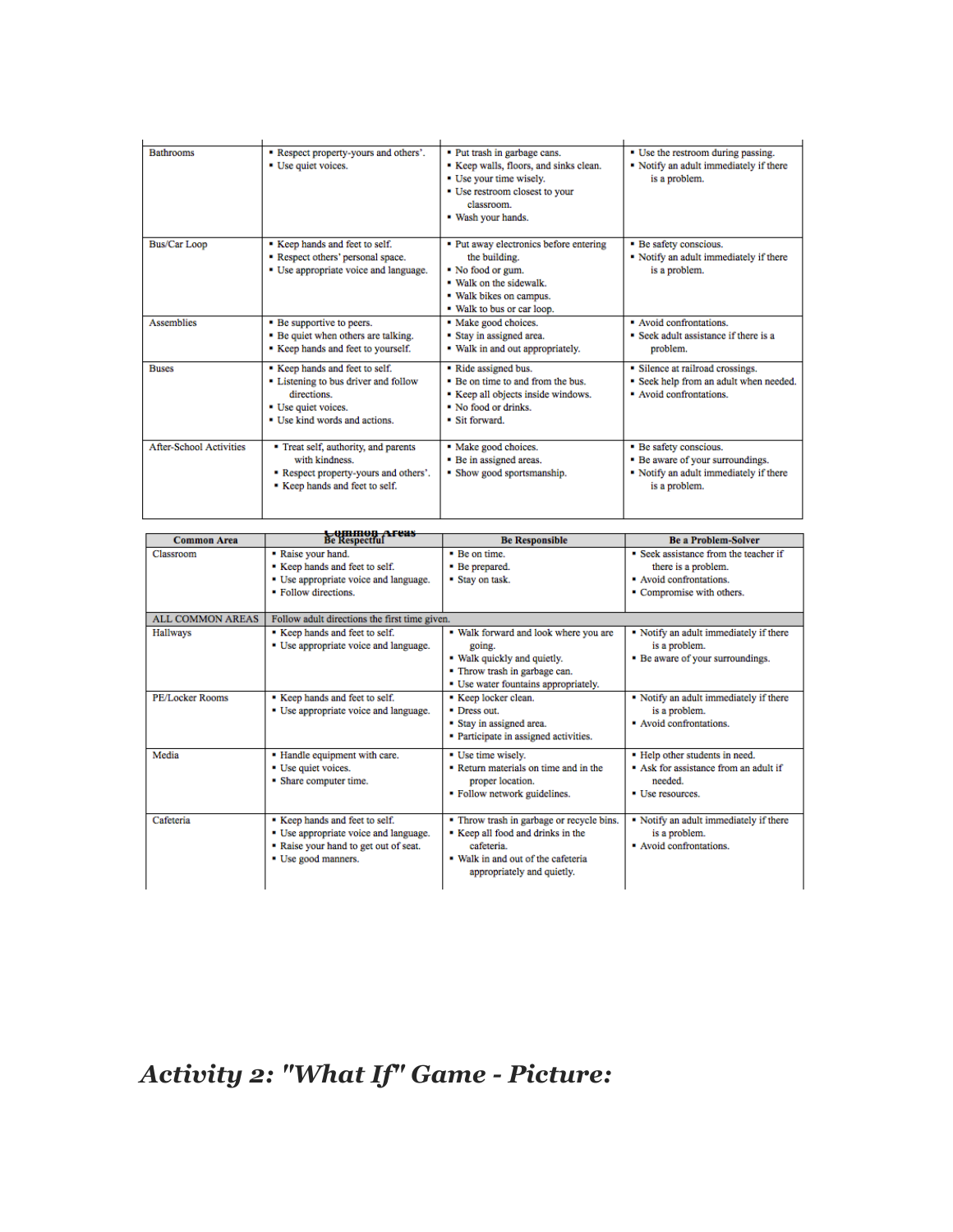

#### *Activity 3: Role Play Examples:* Example Role Play Scenarios for Role Play:

You are on the third floor. They late bell rings and you are supposed to be on the first floor for math class. You take off running down the stairs while texting your best friend to cover for you with the teacher.

You are in class and make a mistake on your language arts essay you wrote in pen. You ball up the paper in anger and throw it across the room towards the trashcan. You miss and are even angrier when your teacher asks "What are you Doing?" You tell her "I am practicing for basketball tryouts".

You are walking down the hall to the media center and have to go around grapes spilled on the floor. This angers you. A teacher asks you to please go back and pick those up and put them in the trashcan. You reply "Why- it is not my mess!"

You are walking down the hall and a group of your friends calls you over. They want you to take pictures of them in their new clothes. You yell, "Sure but lets make it a selfie I have new jeans